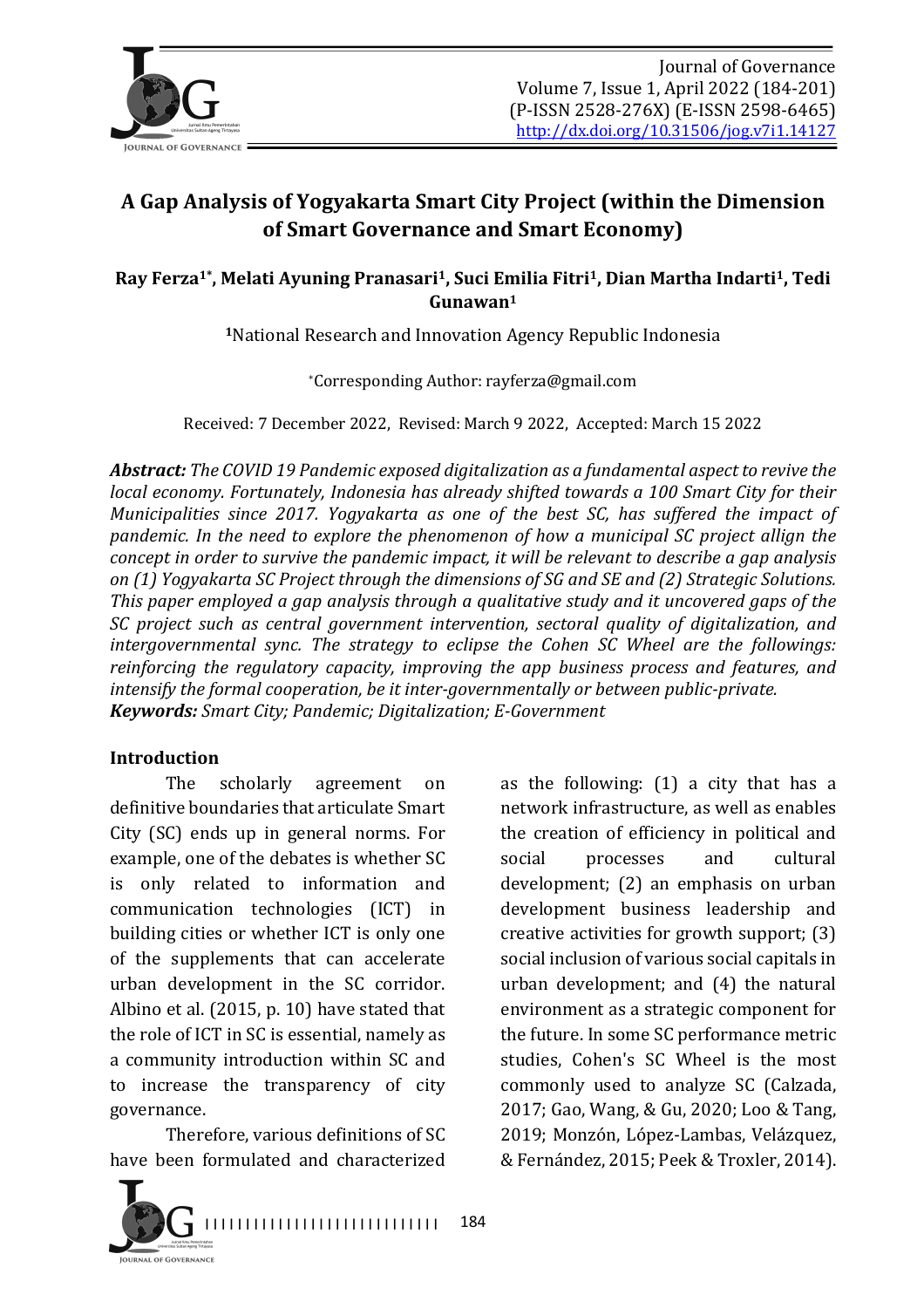#### *Ferza, et al., A Gap Analysis of Yogyakarta Smart City Project (within the Dimension of Smart Governance and Smart Economy*)

The SC Wheel could be interpreted as a tool to benchmark the world's major cities, consisting of six dimensions (Peek & Troxler, 2014, p. 156). Each part of SC can be shown by these things about urban life (Lombardi, Giordano, Farouh, & Yousef, 2012, pp. 139-144).

Smart Economy  $\rightarrow$  Industry

Smart People→ Education

Smart Governance  $\rightarrow$  E-democracy

Smart Mobility→Logistics and Infrastructure

Smart Environment→Efficiency and Sustainability

Smart Living  $\rightarrow$  Security and Quality

As a fundamental aspect in the context of development digitalization, the intensity of SC's contribution is becoming increasingly relevant, especially amid the COVID-19 pandemic. As an example, the technology contained in smart healthcare and smart delivery systems in urban utilities has provided technology without physical contact to minimize the risk of infection. The relevance of SC and the digital world in the pandemic era has also opened up new opportunities for the development of the digital economy that is believed to be able to answer the economic impact of the pandemic (Jiang, 2020; Sharifi, Khavarian-Garmsir, & Kummitha, 2021).

At this point, the digital economy has become a certainty that every sector of business must pursue. Moreover, SC has landed in 100 districts/cities at the regional level, but there are not enough local governments that encourage Micro, Small and Medium Enterprises (MSMEs) in their area to enter e-commerce. In fact, until March 2021, only around 13% of MSMEs integrated their business with

digital technology, regardless of whether SC has been implemented since 2017 (Novika, 2021). When it comes to digital economy exposure, the MSME sector is the least developed when compared to higher levels of business.According to Damuri, Yose, et al,  $(2020, p. 21)$ , the digital economy in the form of e-commerce is a platform that must be adopted as soon as possible in order to connect producers and consumers of MSME goods and services. At the national level, the Ministry of Cooperatives and MSMEs has implemented various programs involving several local marketplaces. At the regional level, Yogyakarta Municipal is a best practice in MSMEs' developmental policy (Winata, 2016). Furthermore, Yogyakarta has operated an SC project since 2018.

From before the COVID-19 pandemic, studies on Yogyakarta SC have been conducted from the beginning of its formation. Astrid et al., (2020, p. 21) have reviewed that the Jogjakarta Smart Service (JSS) application, as a Yogyakarta SC application, contributes significantly to the improvement of performance expectancy, effort expectancy, social influence, and behavior intention since 2018. The JSS application has started its operations quite well, even though it has not been able to satisfy the userfriendliness needs of the disabled user segmentation. Furthermore, the use of ISS was not optimal in terms of socialization  $(Gumilar, 2019, pp. 25-26)$ . Another positive achievement of the JSS application was also expressed by Fauzi & Setiawan,  $(2020, p. 14)$  who revealed that the application of JSS has fulfilled the principle of accountability within the framework of good governance. The achievement of 

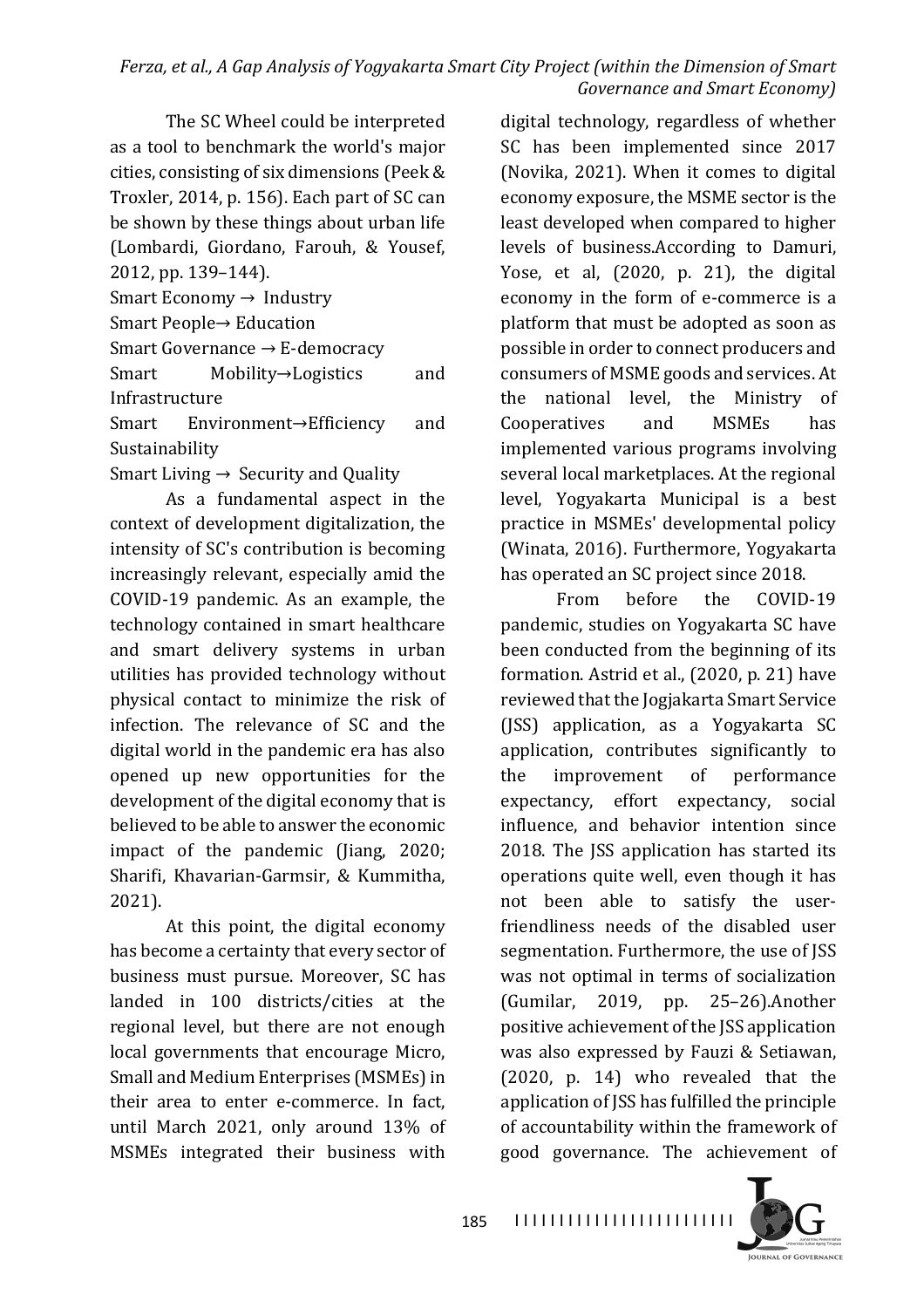accountability from this application can be seen in business processes that create opportunities for realizing accountability of procedures, regulations, policies, and programs. While Anggraini & Iqbal (2020, p. 158) have assessed that JSS has been well prepared based on the e-readiness approach, because JSS emerged from local regulation that contains aspects, such as the availability of supporting infrastructure and regional budget allocation. The only inadequate element is the human resources issue with

information technology expertise. JSS has also worked very effectively by achieving a number of completed monthly reports that exceeded the number of unfollowedup reports throughout 2019 (Novriando, 2020, pp. 72-74). Furthermore, digital applications have become an existential object in assessing the intensity of implementation with the dimensions contained in the SC concept in the COVID-19 pre-pandemic international study on SC assessment (Monzón et al., 2015, p. 7).

| <b>Smart</b><br>Governance                         | <b>Smart Economy</b>                | <b>Smart Mobility</b>                  | <b>Smart</b><br><b>Environment</b>                               | <b>Smart</b><br>People                                   | <b>Smart</b><br><b>Living</b>      |
|----------------------------------------------------|-------------------------------------|----------------------------------------|------------------------------------------------------------------|----------------------------------------------------------|------------------------------------|
| Participation                                      | Innovation                          | Traffic<br>Management                  | <b>Network</b><br>and<br>Environment<br>Monitoring               | Digital<br>Education                                     | Tourism                            |
| Transparency<br>and<br>Information<br>Accesibility | Entrepreneurship                    | Public<br>Transport                    | Energy<br>Efficiency                                             | Creativity                                               | Culture and<br>Leisure             |
| Public<br>and<br>Social<br>Services                | Local and Global<br>Interconnection | <b>ICT</b><br>Infrastructure           | Urban<br>Planning<br>Urban<br>and<br>Refurbishment               | ICT-Enabled<br>Working                                   | Healthcare                         |
| Multi-level<br>Governance                          | Productivity                        | Logistics                              | <b>Building</b><br>Smart<br><b>Building</b><br>and<br>Innovation | Community<br>building and<br>Life<br>Urban<br>Management | Security                           |
|                                                    | Flexibility of Labor<br>Market      | Accesibilty                            | Resources<br>Management                                          | Inclusive<br>Society                                     | Technology<br>Accesibility         |
|                                                    |                                     | Clean,<br>non-<br>motorised<br>options | Environmental<br>Protection                                      |                                                          | Welfare and<br>Social<br>Inclusion |
|                                                    |                                     | Multimodality                          |                                                                  |                                                          | Public<br>Spaces<br>Management     |

#### **Table 1 Cohen's SC Wheel and Its Dimensions**

Source: ASCIMER - Assessment Methodology for Smart City Projects: Application to the Mediterranean Region, (Monzón et al., 2015)

In order to create research space from the previous studies, In this paper, the discussion will be more encapsulated on the conformity of the Yogyakarta SC

Project *vis-a-vis* the SC conceptual basis (gap analysis) within the dimensions of SG and SE. Both dimensions are considered essential to address the issues related to

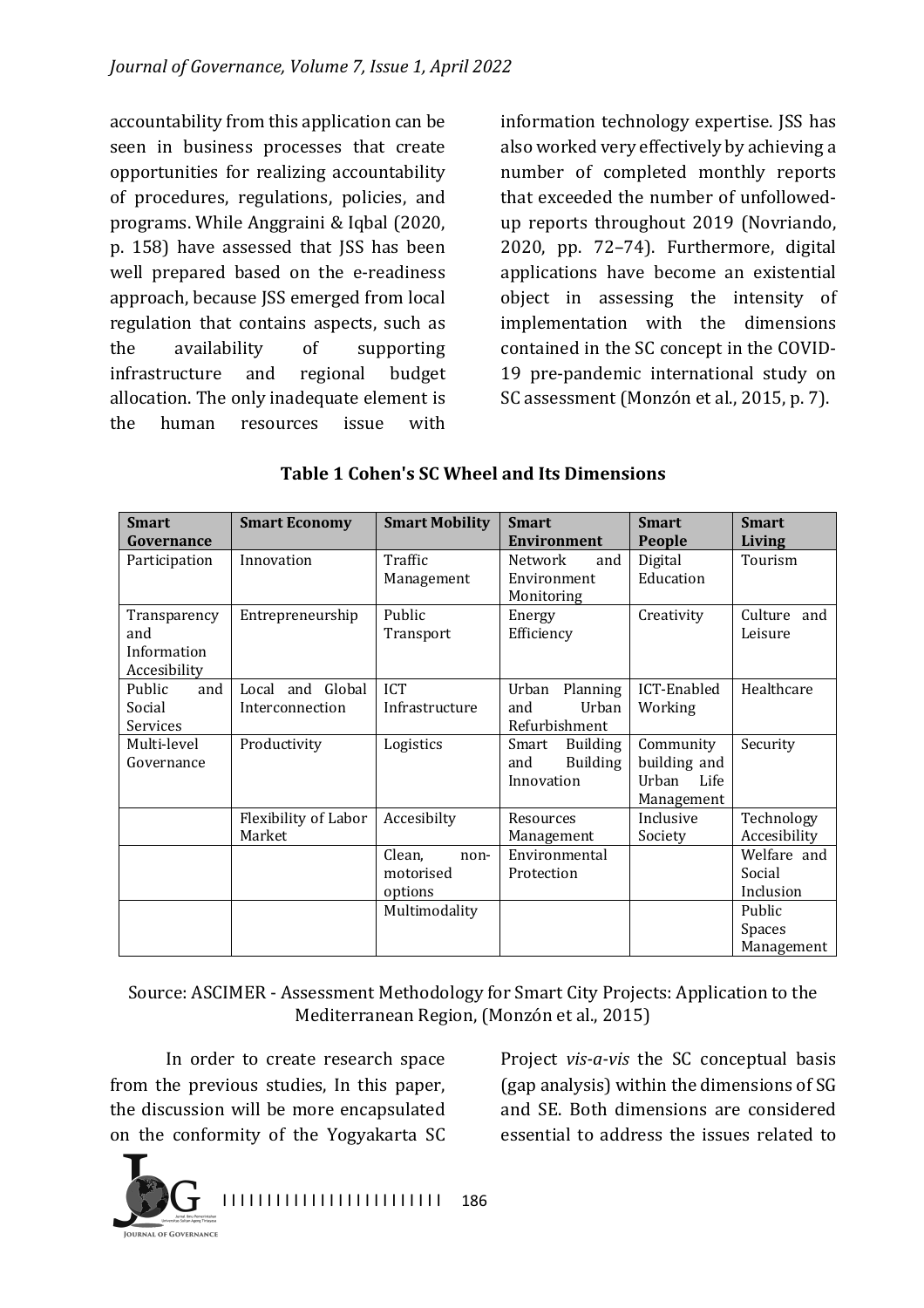the governance of the digital economy at the urban level. The urgency of the economic performance of The urban sector in the era of the COVID-19 pandemic is becoming intense. SG is seen as a pivot point in supporting the development of SE, which covers the urban economy. Besides, SG can be interpreted as the intensive involvement of various stakeholders in policy making and public services that rely on egovernance as the main foundation of the whole process (Albino et al.,  $2015$ , p. 12). Then, SE is an urban economy whose business sector is strengthened by innovation and productivity to adapt to the needs of the MSME market and workers, in order to develop new business models that have the resilience to globalization while being able to compete locally and globally (Monzón et al., 2015, p. 5).

#### **Brief of Yogyakarta's Smart City Project**

Yogyakarta Municipality initiated the development of Smart City (SC) through the Municipality's information technology vision stipulated in Mayor Regulation No. 15 of 2015 on E-Government. Based on the regulations, the Yogyakarta Municipality aims to improve the performance of public

services with the support of an integrated information technology system. Since the municipality already enacted an E-Government Policy in 2015, the city of Yogyakarta has initiated the implementation of SC, which is devoted to the dimensions of Smart Governance (SG). Furthermore, the performance of regional policies towards SC has also been outlined in the regulation as a milestone in the fifth year achievement of e-government development.

In 2016, discourse on the movement of 100 cities towards SC began to take place at the local government level, so that the Yogyakarta Municipality prepares SC policies incrementally. In 2018, the Yogyakarta Municipality participated as part of Indonesia's 100 SC Movement, after making preparations in the previous three years. The Yogyakarta Municipality legitimized the participation by setting the direction of SC development in a Mayor's Regulation No. 100 of 2018 on the SC Development Masterplan of Yogyakarta Municipality 2018-2022. Based on the regulation, the six areas in which Smart Governance (SG), Smart Branding (SB), Smart Economy (SE), Smart Living (SL), Smart Society (SS), and Smart Environment are all very clear.





Source: Mayor's Regulation No. 100 of 2018 on the SC Development Masterplan of Yogyakarta Municipality 2018-2022.

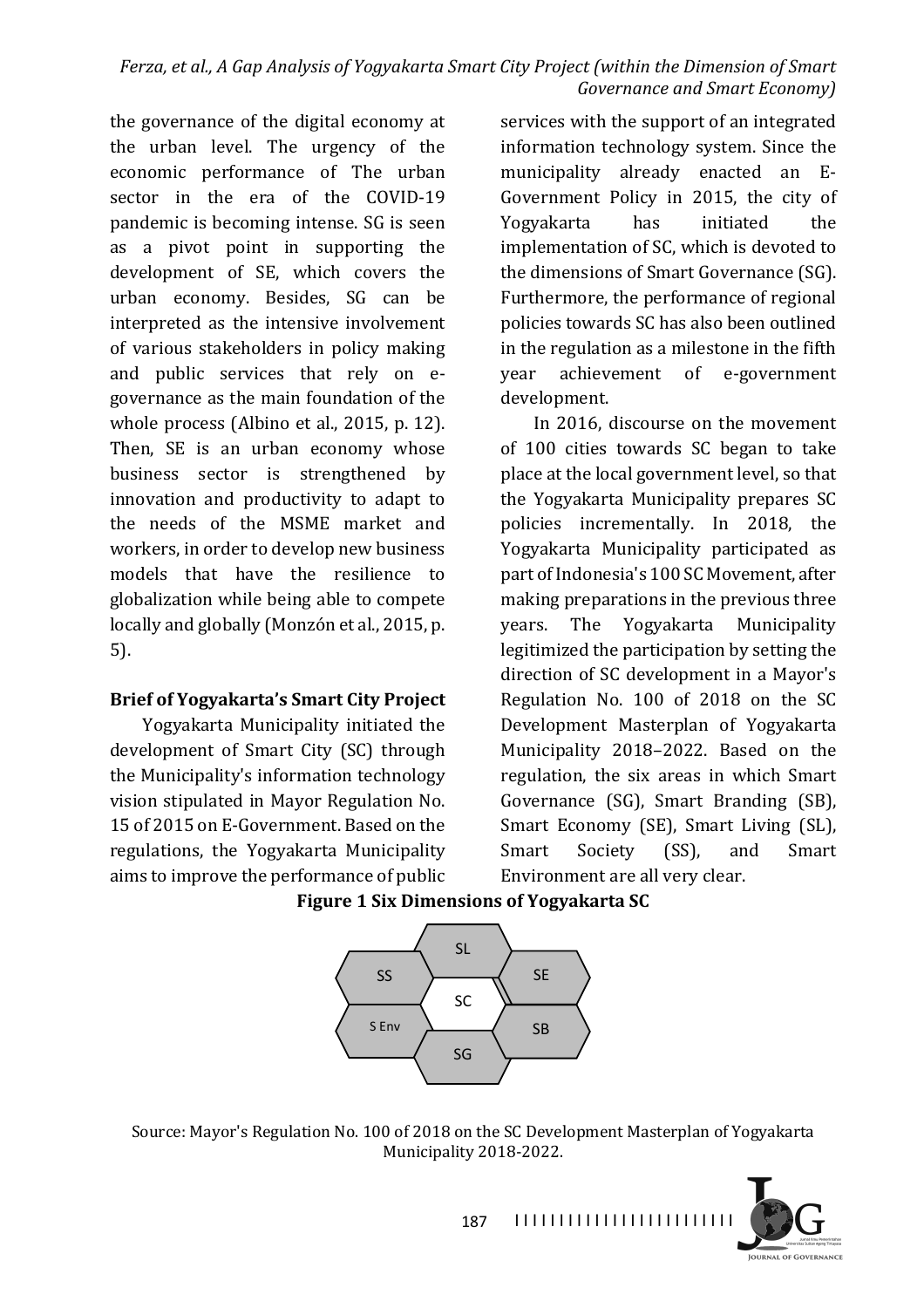Reinforcement of SC policy in the city of Yogyakarta continues through the derivative of Regulation No. 15 of 2015 on E-Government, namely the Yogyakarta Mayor's Decree No. 373 of 2018 on the Implementation of Jogja Smart Service (JSS). The mayor's decree became the legal basis for developing the Yogyakarta city service one-stop application, manifested in the logia smart service application. This application meets the public service needs of Yogyakarta residents, both internally and externally with the Yogyakarta Municipality.

After two years of the inauguration of JSS as the SC focal point, there was the COVID-19 pandemic in early 2020. It has made social distancing a compulsory protocol. The impact of social distancing is the increase of digital penetration, especially in the economic activity of the lower-middle class, most of which have not been touched by digital interventions. The *Bank Indonesia* Report shows that 87.5% of the micro, small and medium enterprises (MSMEs) sector is paralyzed by the COVID-19 pandemic. The sales side of MSME products is the most damaged, covering a proportion of 93.2% of the overall adverse effects as of December 2020 (Saputra, 2021). The city of Yogyakarta is one of the regions that closed 2020 with a regional gross domestic product slump of  $-2\%$ . The city also suffered a hit from the COVID-19 pandemic in the MSME sector (Kusnandar, 2021). According to *Dekranasda* (Art and Craft Council) Yogyakarta, 70% of MSMEs who are members of *Dekranasda*  Yogyakarta have been affected by the COVID-19 pandemic (Rusqiyati, 2020).

Based on such problems as poor pandemic-resilience performance of urban MSMEs during the existence of JSS as the catalyst of the Yogyakarta SC Project, it will be relevant to conduct a descriptive study on the two dimensions of SG and SE, with a thorough analysis on  $(1)$  mapping the gaps and challenges of the Yogyakarta SC Project through the dimensions of SG and SE and (2) strategic solutions for strengthening the SC of Yogyakarta.

#### **Methods**

This study employs a qualitative approach with the descriptive method that emphasizes the phenomenon of intertwining the Yogyakarta SC Project with SC dimensions for the digitization of MSMEs in Yogyakarta. In order to describe the phenomenon, the perceptions of the related parties and various supporting documents in the governing process are used. Qualitative research methods demonstrate a different approach to scientific research than quantitative research methods. Qualitative methods rely on text and visual data (Creswell, 2014). At the data analysis stage, this method is unique in that it uses a gap analysis to explore gaps in relevant interpretations of SC project development and draw strategic solutions from them (Dawes,  $2009$ , p.  $299$ ). The research was conducted during March-July 2021 by involving related parties from municipal and central government administrators, such as the three divisional heads of the

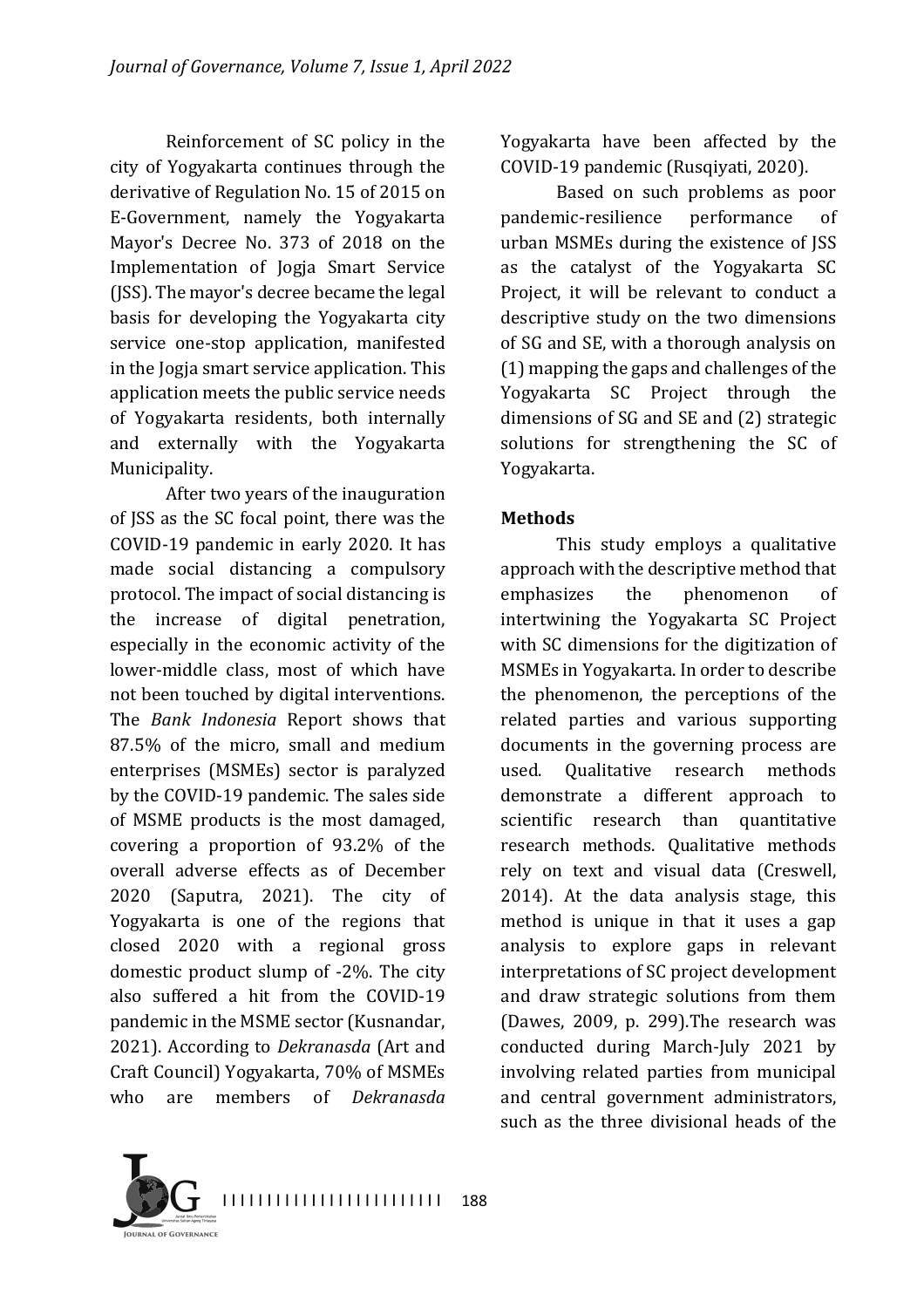Telecommunication (Telco) Bureau of Yogyakarta Municipality, one Divisional Head of the Ministry of Telco, and one Deputy Assistant of the Ministry of Administrative and Bureaucratic Reform.

#### **Result and Discussion**

## The Project of SC in The City of **Yogyakarta**

SC in the city of Yogyakarta has an ecosystem that can be divided into two government structures: central and regional, and one structure outside the government. The central structure of the SC Yogyakarta ecosystem can be spelled out as follows: The Central Government consists of the Ministry of Communication and Information as a technical coordinator in fostering and supervising information technology policy at the central level. The Ministry of Communication and Information ensures the implementation of SC in the region complies with technical regulations. The Ministry of Administrative and Bureaucratic Reform assists and supervises the implementation of SC in accordance with the implementation of the Electronic-Based Government System following Presidential Regulation No. 95 of 2018 on SPBE. The Ministry of Home Affairs as coordinator of development and supervision of SC implementation as a support system for urban area development.

At the local government level, SC of Yogyakarta focuses on the performance of the Municipal Agency of Telco *(Diskominfotik)* as a municipal bureau in the field of technology and informatics and as a coordinator to develop SC. In addition, specifically for the implementation of SC,

Yogyakarta Municipality also has an SC Implementation Team consisting of personnel from across regional institutions. Collaboration on elements outside the governance structure is also carried out in the development of SC. These elements include the private sector, which is incorporated into the SC Council and the SC Implementation Support Communication Forum. They are involved as providers of network infrastructure and information technology solutions.

In the development of SC Yogyakarta, the primary support departs from the collective commitment between the regional head leadership and the Municipal Legislators (*DPRD*) leadership. Based on such strong support, the fundamental ideas of SC Yogyakarta are outlined in the Mid-Term Municipal Strategic Plan (*RPJMD*) Regulation. Priority towards the SC of Yogyakarta is contained in one of the 12 points of mission on strengthening the city of Yogyakarta at the planning level.Moreover, SC content is derived from other chapters of the *RPJMD*.

Yogyakarta City SC Planning began with incorporating SC ideas into the planning document and is now focused on a Yogyakarta Mayor Regulation No. 100 of 2018 on Yogyakarta SC Development Masterplan 2018–2022.As a policy guideline and program preparation, this regulation aims to integrate each regional agency's activities within a vision of Yogyakarta's development through effective, efficient, transparent, accountable, and participatory services and is managed in an integrated and sustainable manner with technological support for community empowerment.

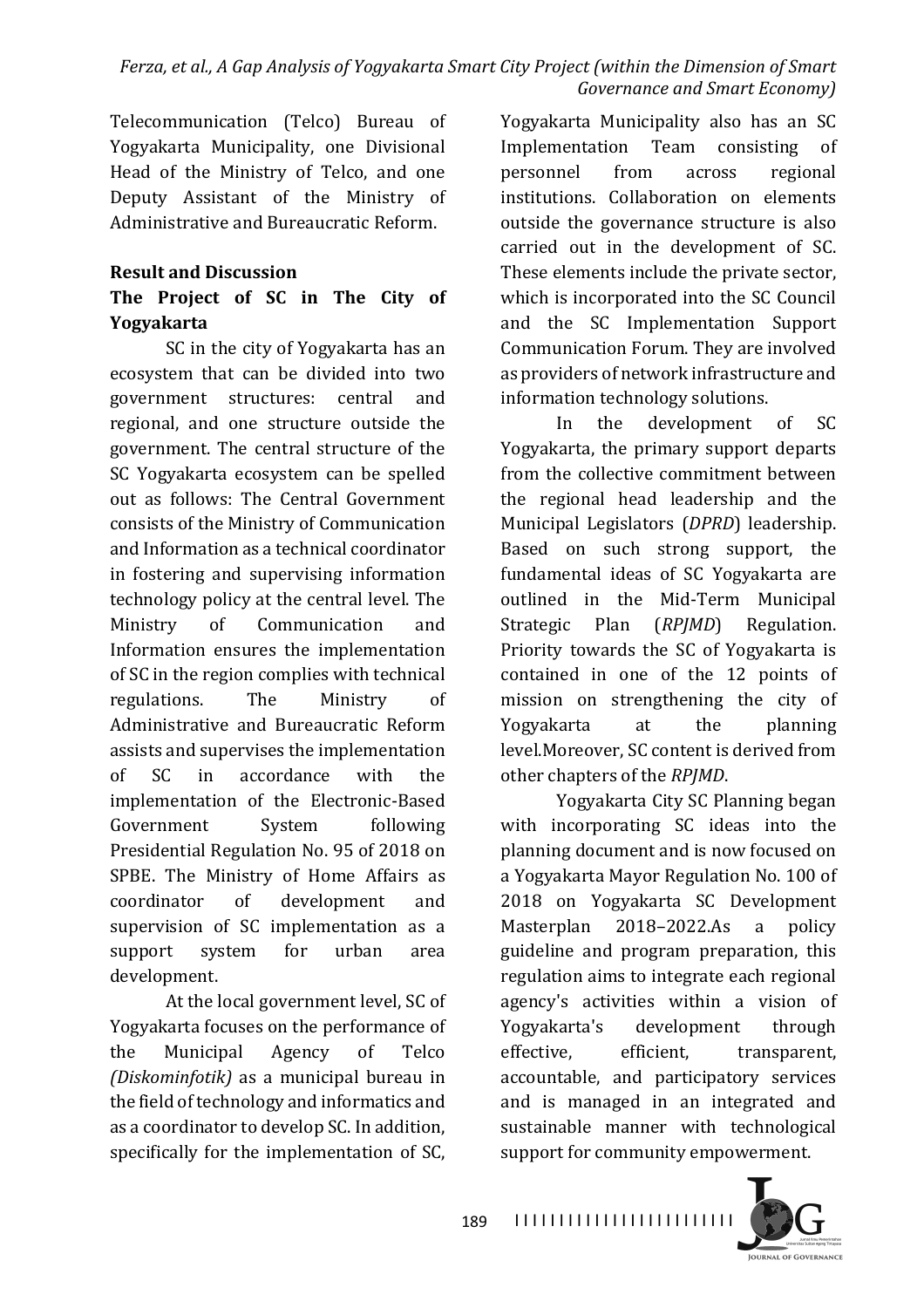### *SG via JSS in Yogyakarta*

Yogyakarta Municipality translates SG as intelligent government management and consists of public service, bureaucracy, and public policy. In detail, SG is elaborated upon in the description of SC goals and objectives. Here are the details: SG has the mission to realize good governance management and clean, effective, and efficient bureaucracy in integrated public services. When it comes to its development goals, SG is expected to increase transparency, accountability, and participation in implementing government and community services through revamped institutional systems and procedures that are in accordance with public needs and the utilization of integrated technology and information support. Departing from these goals, SG leads to several targets as follows: effective and efficient public services with indicators of success in the form of external and internal public service indexes of 80 to 81 by 2022;  $(2)$  efficient bureaucratic management with the achievement of success indicators in the form of performance accountability values in 2022; and (3) efficient public policy with success indicators in the form of a public service index from 80 to 81 in 2022.

At this time, SG Yogyakarta city, consisting of  $(1)$  Service 3 in 1 Birth Certificate, (2) JSS (so far has included 134 services and reinforced the concept of Single ID, Window, and Sign- On), and  $(3)$ Innovation: *Keluar Bersama Daftar 1 Dapat* 5 5 +1 NIK, KK, KIA, Health Book, and Birth Certificate; Serat Layon (Submit *Death Certificate Upon Departure);* Drive-

Thru Citizen Identification; *Mantul* (*Manten Anyar Entuk Telu* (3in1 Marriage); Electronic Licensing Service / Online Single Submission; *Cek Poin Jogja* (Investment Potential Checking). Among all these innovations, JSS is the flagship program of SG.

### **SE** via JSS in Yogyakarta

Yogyakarta Municipality interprets SE as intelligent economic management and consists of various elements, among which are industry, welfare, and transaction. Specifically, SE is divided into the identification of SC goals and targets. SE includes the mission of realizing the restructuring of the industrial sector and the populist economy for the welfare and empowerment of the community by building a digital financial ecosystem towards a cashless society. As for the goal, SE was developed to increase business opportunities for small, micro, medium, and cooperative businesses by enhancing a digital financial ecosystem. Based on those goals, SE has the following objectives: (1) the establishment of a competitive industrial ecosystem with success indicators in lowering the Gini Ratio from  $0.41$  to  $0.39$ ;  $(2)$  the establishment of a financial transaction ecosystem with the achievement of success in the form of economic indicator growth from  $5.16$  to  $5.23$ .

In the meantime, the development of the SE of Yogyakarta, consisting of  $(1)$ *Nglarisi*, which until April 2020 recorded transactions amounting to 1.5 billion rupiah, (2) QR Code Retribution: For strengthening digital transactions in Yogyakarta, the Yogyakarta Municipality

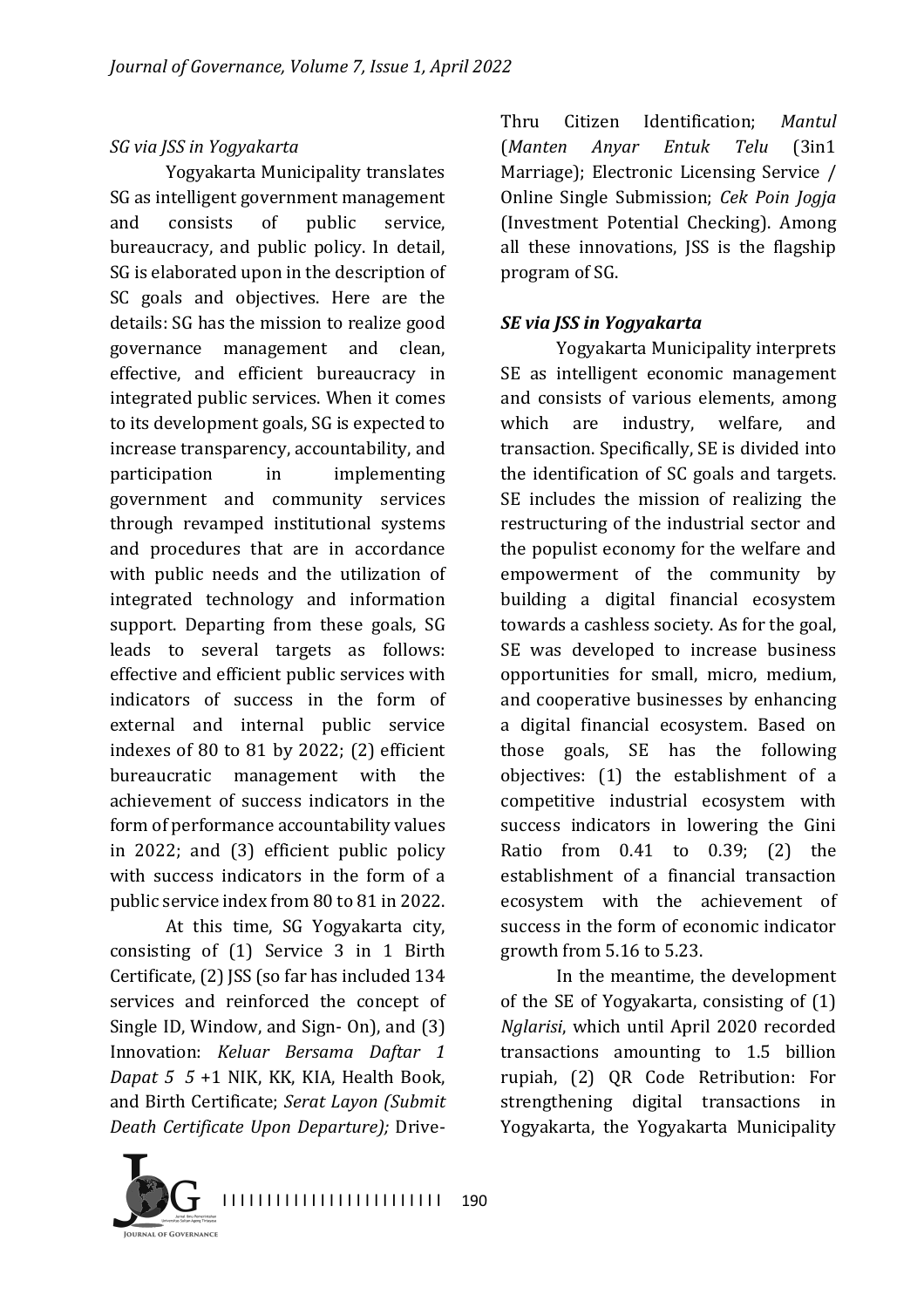chose the involvement of Bank *BPD DIY* (the Provincial Bank) rather than stateowned banks such as BRI and BNI. This is to facilitate the flow of transactions and shorten the range of control to be under the guidance of local governments,  $(2)$  the *Dodolan* application that has been used by 200 SMEs, (3) online job exchanges that throughout 2020 have been accessed by 109,852 job seekers, and  $(4)$  innovation: Home Business Camp as an innovative model of new young entrepreneurs based on hobbies and mentoring needs of prospective new young entrepreneurs and collaboration of 23 traditional markets with *Gojek* through go-shop features in the *Gojek* application.

In the smart branding dimension, the Yogyakarta Municipality also developed the *Gandeng-Gendong* movement. *Gandeng-Gendong* is a form of collaboration between stakeholders to reinforce the potential of the region to improve the economy and community empowerment. Although this movement is registered in the Smart Branding dimension, the *Gandeng-Gendong* Movement aims to increase the participation and economic performance of the community so that it is fairly close to the mission inherent in the SE dimension. In 2019, the movement was able to create 9 out of 72 groups with a significant turnover surpassing the Yogyakarta Regional Minimum Wage and encourage the involvement of  $9\%$  of incorporated businesses as members of the Corporate Social Responsibility forum in Yogyakarta.

## The Gaps: *Central Government Intervention in the Implementation of Local Service Systems*

On several occasions, the intervention of central government policies, such as the implementation of SIPD (Information System of Local Government) policy that accepts the Ministry of Home Affairs Regulation Number 70 of 2019 on SIPD and the Ministry of Home Affairs Number 77 of 2020 on Regional Financial Management and SPBE (Electronic-based Local Government) policy that is considered in Presidential Regulation 95 of 2018 on SPBE, is not supportive of an endogenous development in Yogyakarta's SC. Policy interventions from the central government tend to prioritize the acquisition of service systems rather than just data integration. In fact, for the Yogyakarta Municipality, the central government is supposedly acting as a data integrator. When it comes to service systems, the Yogyakarta Municipality developed the system many years earlier. Related to this, the implementation of SC dimensions should be based on implementing a digital twin strategy that includes the stages of adjustment such as pilot project, growing up a process, and scaling. These stages are useful as preconditions to ensure the implementation of SC dimensions does not interrupt the existing system but supports each other, integrates, and becomes a whole system (Petrova-Antonova & Ilieva, 2019, p.4).

In the case of SC of Yogyakarta, this problem intersects with the dimensions of SG. This is because SIPD policy through article 4 paragraph 2 of the Ministry of Home Affairs Number 70 of 2019 has constrained the SG information system of local developmental rooms that had

**JOURNAL OF GOVERNANCE**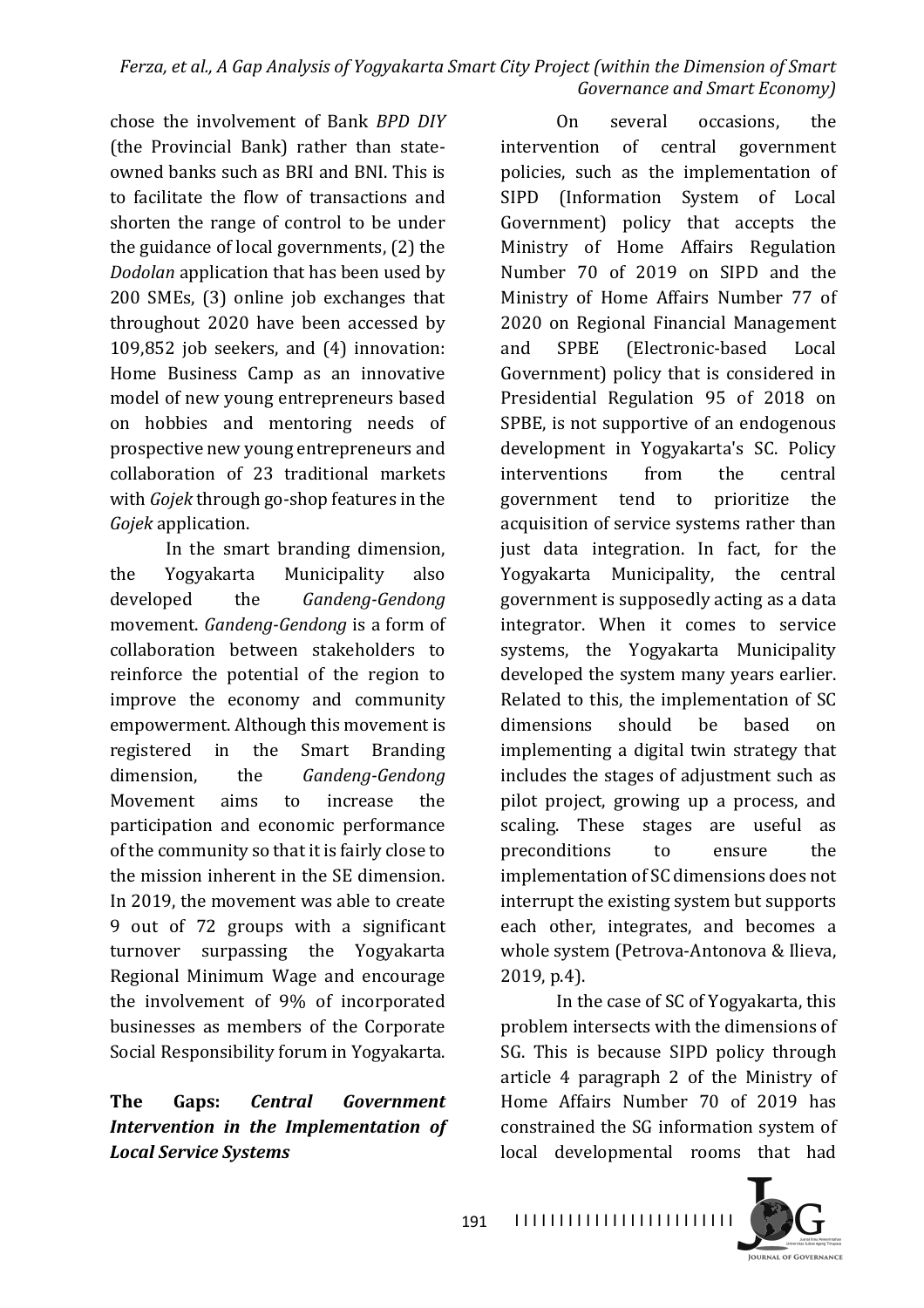initially been run and integrated well in the Yogyakarta Municipality, such as emusrenbang (civic forum for regional planning and development), e-planning, and e-budgeting. Then, other Central Government policies such as SPBE also constrained the SG information system of the local developmental room by the Yogyakarta Municipality. Therefore, the Yogyakarta Municipality must follow the service system produced by SPBE policy amid the JSS reporting system that Yogyakarta has been operating earlier, not to mention Upik, as a reporting information system of Yogyakarta since 2004, must be replaced with the LAPOR application derived from SPBE policy. In addition, Presidential Regulation No. 95 of 2018 on Electronic-Based Government Systems Articles 36 to 39 have limited the local government's initiative. This policy will extend the bureaucratic chain in the development of information systems, whereas it is contrary to the spirit of SC innovation, which supposedly does not recognize silos or hierarchical boundaries in its operationalization. In particular, the development of SC in urban areas expands on things beyond technological development issues, such as policy and managerial issues (Barletta et al., 2020; Westraadt, 2018, p. 5).

### *Sectoral Quality of Digitalization Management within the JSS framework*

In the SG dimension, it can be traced that public service sector planning in the digitization of Yogyakarta SC has not facilitated a vital element of public policy formulation, namely the absorption of public aspirations as the substance of democracy (Gao et al., 2020, p. 4).

Although exclusively the Secretariat of the Yogyakarta Municipal Legislator has applied e-*pokkir* (representative proposal) as in some other regions, such features involving network communication between municipal legislators' members and their constituents are not yet available in the JSS application. The integration of the Municipal Legislator's secretariat service system with JSS should not be ignored. It is because the Municipal Legislator, as one of the city council strategic partners, is a political element that plays a role in the transitional vision, leadership, and organizing of SC structure (Fernandez-Anez, Fernández-Güell, & Giffinger, 2018, p. 8).

In addition, SG in SC conceptualization is known for strengthening two types of communication: asynchronous (e-mail and billboards) and synchronous (chat and debate) (Anthopoulos, 2017, p. 10). Real-time interactive chat between the community and the municipality through the JSS platform is only limited to reporting violence against women and children. The interactive feature for other types of reporting is only facilitated on different platforms such as WhatsApp. official websites (upik.jogjakota.go.id), and telephone hotlines.

While in the SE dimension, there has not been any advanced sectoral planning of overall MSME digitalized activities in JSS. One indication is the lack of optimization of marketplace transactions in the overall economic activity of MSMEs in the ISS. The maximum effort related to marketplace transactions

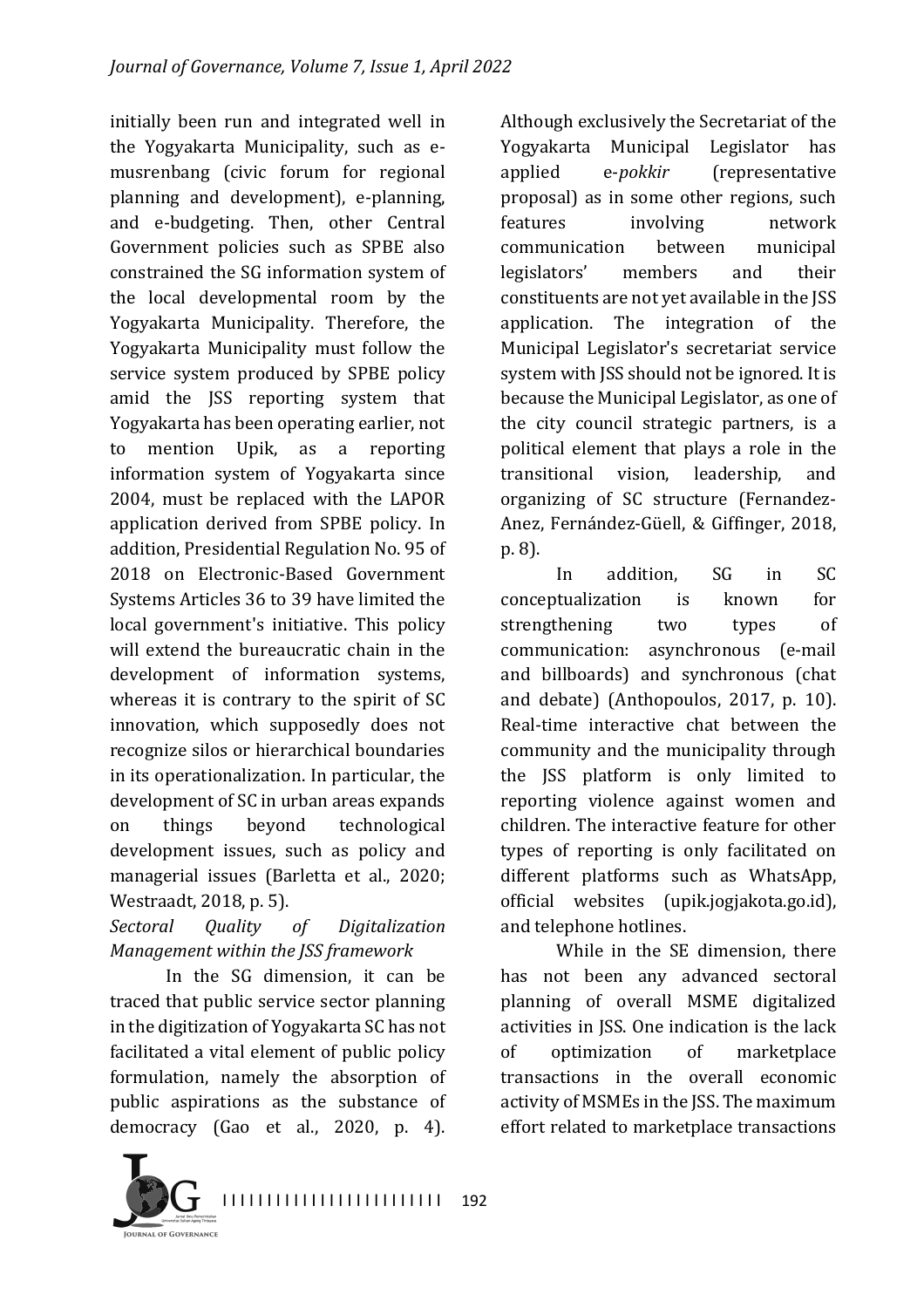in Yogyakarta is limited to establishing collaboration between 23 traditional market traders and *Gojek* through the goshop feature and providing digital voucher subsidies amounting to 10 thousand rupiah per transaction. Nevertheless, that maximum effort has not implemented an element of interconnection with the JSS platform. So far, JSS has only put forward Gandeng-Gendong and Nglarisi, which both act as a digital storefront and liaison for MSME actors and Yogyakarta Municipality procurement, with no interference of direct digital transactions for MSME products, a contradiction to their legal SE objective, which is to materialize a cashless society.

In fact, the e-commerce practice of MSME products was initiated by PT. Telkom, who is developing smart business for Yogyakarta MSMEs in 2019. Smart business by PT. Telkom has provided access to information quickly, opened market access, expanded reach, and opened business opportunities (Fauziyah, Cika; Priyambodo, Tri Kuntoro; Giyarsih, 2019). The scope of JSS against formal MSMEs in Yogyakarta is also not extensive enough. So far, only a few MSMEs in the *Beringharjo* market have official cooperation ties with the municipality. It can be understood that there is still a tiny chunk of the whole MSME actor population in Yogyakarta who already have JSS IDs. As it is known, based on the annex of Law No. 23 of 2014 on Local Government, the implementation of government affairs in the field of MSMEs mandates the collection of micro-business data as one of the important activities in the midst of MSME empowerment by the municipality. Integrating every microbusiness data into the JSS application identity collection is fundamental to achieving holistic economic digitization. In particular, data collection in the context of digital transformation to the smart economy is a fundamental element after talent management and innovation (Rodriguez, Fernandez, & Arboleya, 2018, p. 4).

### *Intergovernmental Sync within the SC Framework via JSS platform*

Synchronization between national and municipal governments has been reflected in several features in the JSS application. Some of them include the service features in the JSS menu involving central agencies such as *PTSP* and *PPDB MAN* 1 from the Ministry of Religious Affairs; Case Search, Certificate, and Case Registration from the District Court. However, other services that are essential and involve central agencies are not vet available in the JSS menu. Especially some of them related to the development of MSMEs, such as OSS for business licensing, Ministry of Cooperatives and MSMEs digital programs such as Bela Pengadaan from Minister of Cooperatives and MSMEs and National Public Procurement Agency, Kakak Asuh and Pasar Digital (PaDi) UMKM from Ministry of Cooperatives and MSMEs, and Kartu Prakerja from Ministry of Manpower, as well as digital programs from SOEs such as Smartbusiness from PT. Telkom.

This phenomenon causes disconnection from the central government and bears the potential to create digital service rivalry between levels of government (Asmorowati, Schubert, & Ningrum, 2021, p. 10). Links to

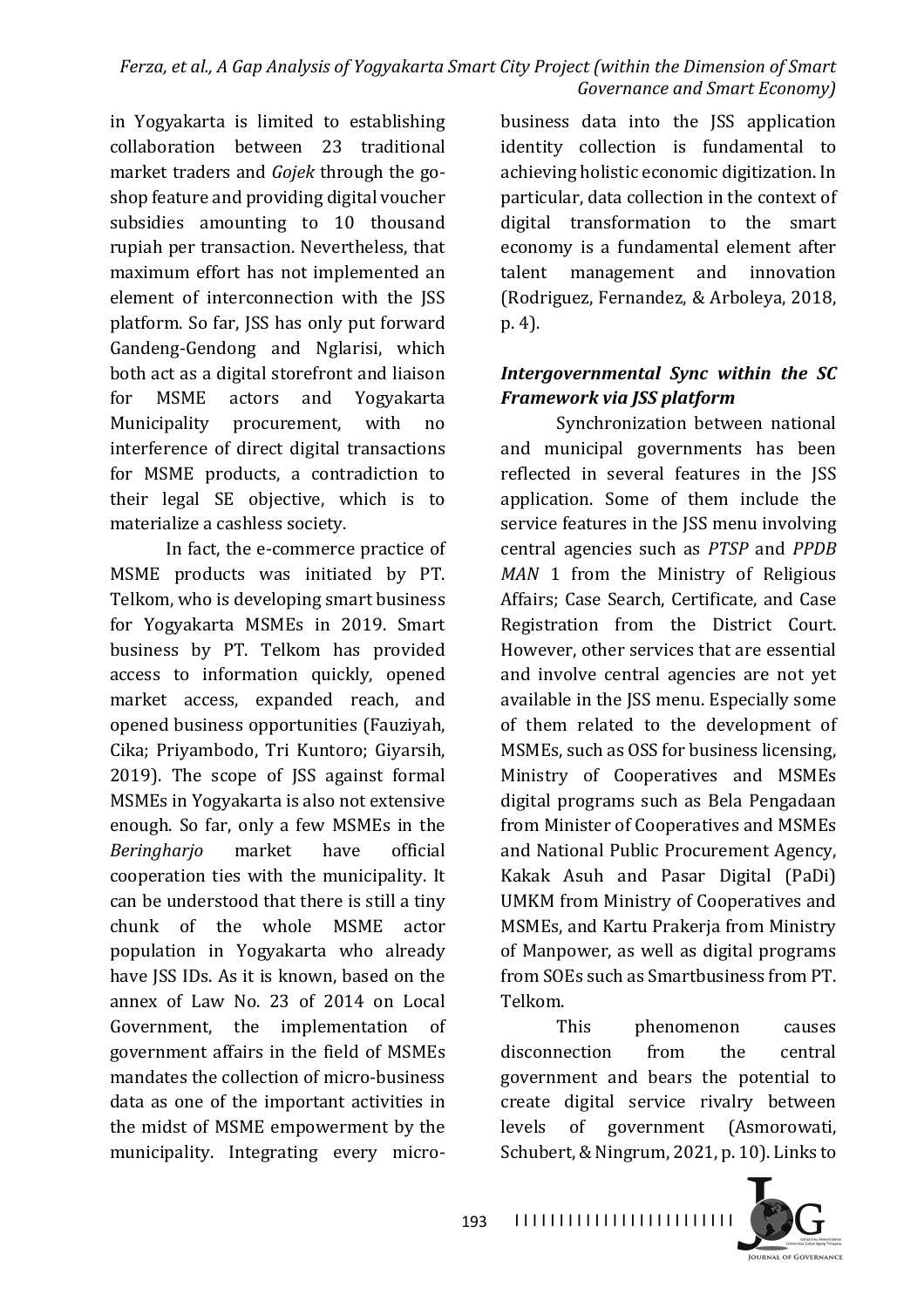the central government service system need to be provided on the JSS application. As the SC dimensions demand greater efficiency in public service operationalization, greater collaboration between government and citizens, and broader general control, Interoperability of services across levels of government is something that needs to be employed in the SC platform of a municipality (Loo  $&$ Tang, 2019, p.8).

### **Challenges:** *Multisectoral integration in Yogyakarta Municipality agencies*

Yogyakarta Municipality has developed JSS up to 134 services. Building service information systems is technically easy in Yogyakarta because its infrastructure and human resources tools are available. The challenge is to integrate interests between agencies into one service system objective because application development will involve many parties (Alawadhi et al., 2012, p. 43). The leadership's commitment is vital in realizing the integration between agencies in the JSS service system, starting with the involvement of agency strategic plan documents as one of the crucial fundaments of SC design. Competence in coordinating the interests of crossdepartmental regional agencies is necessary to facilitate cross-sectoral activities from the well-operated SC dimensions (Padilla et al., 2016, p. 157). The integration of business processes in JSS with regional agency performance 

parameters is one of the visions offered for integration efforts between agencies. The Yogyakarta Municipality has encouraged indicators of the fulfillment of community

queries as one measure of employee performance. Community reporting has been indicated in the categorization of regional agencies and has a scale of the fulfillment of reports in color indicators. For example, the red color indicates the non-fulfillment of a community report by the person in charge of the regional agency according to the category of the report. The red color itself will cause its consequences in a regional head rebuke to the relevant regional agencies.

### *Integration with Digital Economy Companies*

Some reliable SE programs by the Yogyakarta Municipality, such as QR Code Retribution, *Dodolan*, and *Nglarisi,* have not maximized the potential of digital economy companies as strategic partners in SC development in Yogyakarta. Each of these programs seemed to step up partially because they have not integrated the features of digital economy companies such as e-commerce, delivery on-demand, and digital wallets into the entire business process (Cohen, Almirall, & Chesbrough, 2016, pp. 8–9). Nevertheless, the municipality has initiated a step in cooperation between 23 traditional markets and Go-Jek; the government's subsidy in digital vouchers on-demand platforms such as Go-Jek is an excellent effort, so it needs to be developed into a broader line of digital services.

Meanwhile, the fulfillment of collaboration with other digital economies is still limited to the capacity training of SMEs supported by related digital economy companies such as *Tokopedia*. The integration of the business processes of *Dodolan* and *Nglarisi*

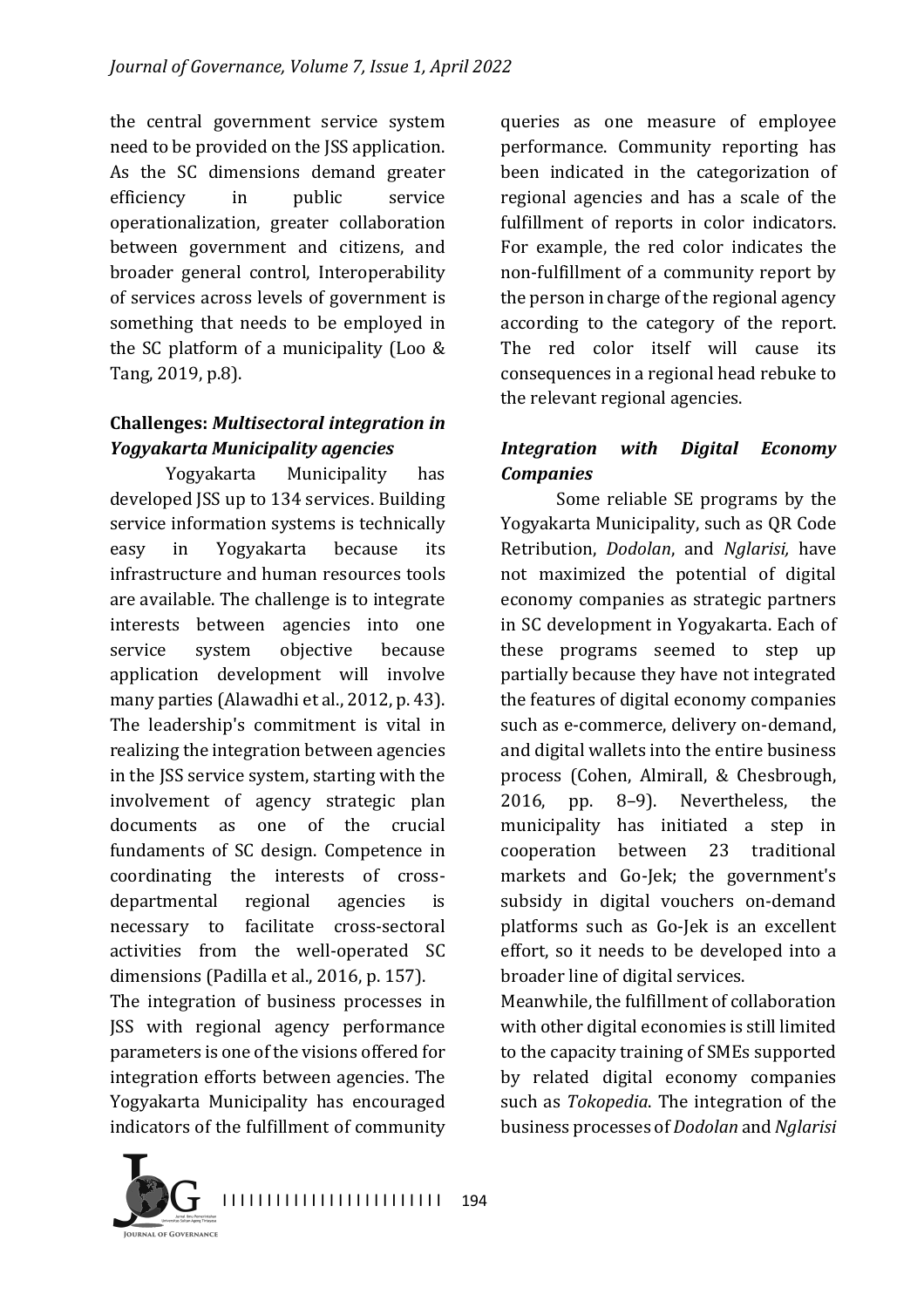#### *Ferza, et al., A Gap Analysis of Yogyakarta Smart City Project (within the Dimension of Smart Governance and Smart Economy*)

with the digital company cannot be done because of the digital-market-readiness of SME products and must-shared fees between the digital company and MSME actors as sellers.

In the future, the Yogyakarta Municipality needs to improve the integration of SC business processes with digital economy companies under the direction of MSME business upscaling. Several other regions, such as *Daerah Khusus Ibukota* Jakarta and the city of Surakarta, have integrated the economy of the MSME sector with collaboration with digital economy companies, such as *jakpreneur* collaboration with several marketplaces and the collaboration of Surakarta Municipality through the 'Shopee Export MSME Campus.' Similarly, the initiation of the Central Government program through the Ministry of Cooperatives and MSMEs has also led to the collaboration of business processes between MSMEs and digital economy companies to improve the economic performance of the MSME sector. The maximum utilization of e-commerce becomes an urgency, hence the pandemic (Unni, 2020, p.3).

## *Integration* and *Interoperability between levels of Government*

Every agency from the central government element is a party that is vested in the implementation of the onestop app JSS since the users of central government services are the people in the municipal territory. So far, the integration of digitalized services of central government agencies within the municipal SC has not been perfectly formed.

In terms of JSS, only the type of service from the Ministry of Religious Affairs, the Election Commission, and the District Court is available in the ISS service menu. Other types of central government digital services are not yet available in the JSS application. The integration of SC services with the Central Government needs to open JSS application access for operators of Central Government personnel. This is to facilitate the level of fulfillment of services sourced from the central government, just as the services of each regional agency are managed by the operator of each regional office.

SC development in Yogyakarta does not yet have a clear direction regarding how far the involvement of types of digital services between levels of government must be integrated into a platform. In the JSS application, the type of central government services only related to services from the Ministry of Religious Affairs, District Court, and Election Commission are displayed in the JSS menu, while in the SE category involving the Ministry of Cooperatives and MSMEs, they actually do not get a place at all, at least in the form of a description link, which also does not exist.

Integration between levels of government, including the type of services of the Provincial Government, is essential, considering that, based on the annex of Law No. 23 of 2014 on Local Government, the local government system in Indonesia still implements a concurrent governance affairs structure. The JSS application's compliance will be complicated and require complex work across sectors. Therefore, the capacity of digital infrastructure that must be prepared will

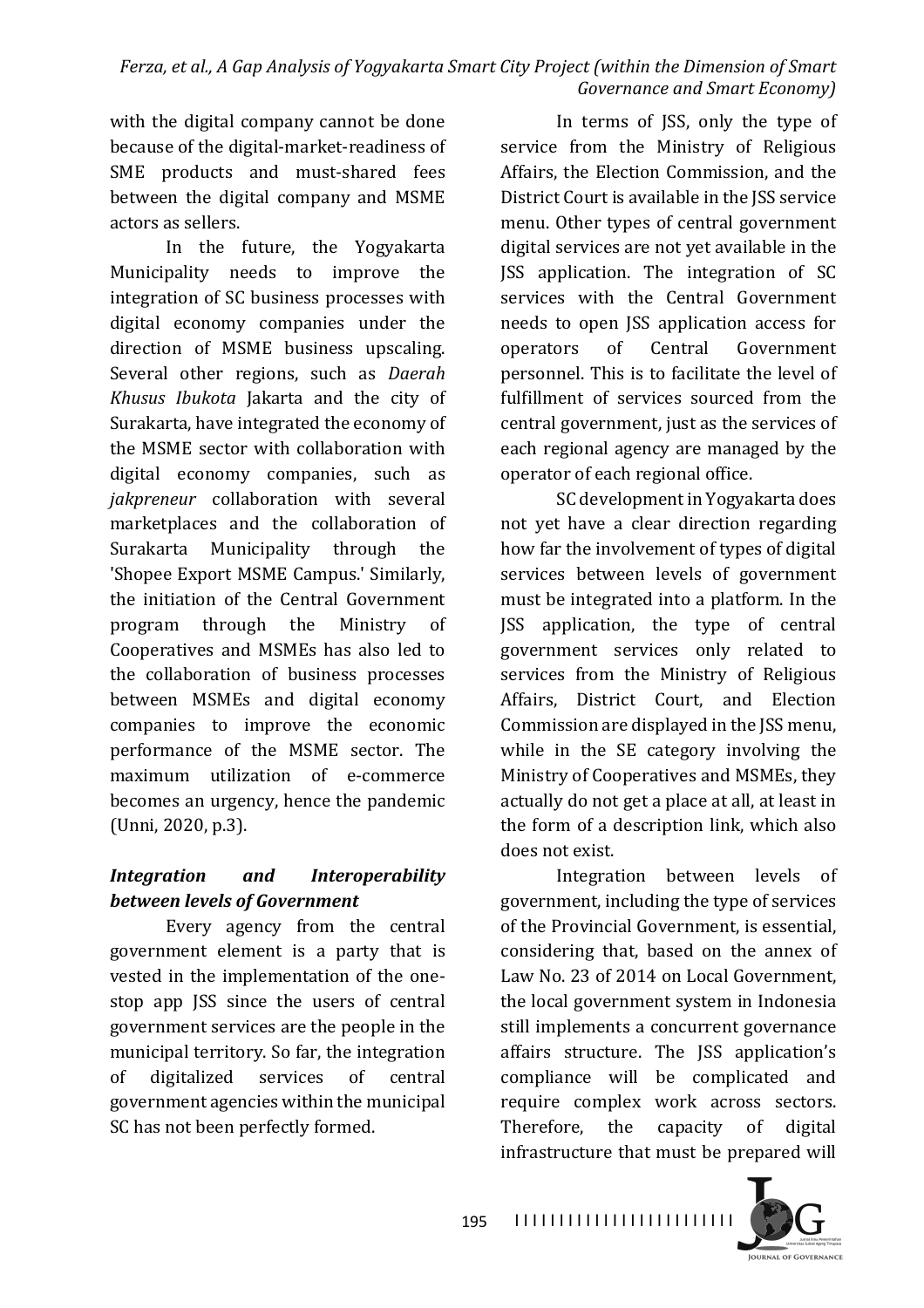be massive. However, government interoperability needs to be simplified to obtain proportional multilevel business processes in JSS applications. Devolution schemes need to be strengthened to support the implementation of SCs because municipalities usually have the most dominant role in running SCs (Calzada, 2017, p.3).

#### **Strategic Solution for the Development of Yogyakarta Smart City**

The development planning of SC of Yogyakarta contained in the Yogyakarta Mayor's Regulation on the Yogyakarta SC Development Masterplan 2018-2022 has adopted indicators in the dimensions of SE and SG. Nevertheless, in order to strengthen participation and multilevel governance, JSS needs to increase the intensity of synchronous communication through live chat features in JSS and integrate *the e-pokkir* service into JSS. When it comes to multi-level governance, it should be built on cooperation on the principle of transition, not acquisition. It will provide adjustment, support each other, facilitate users, and avoid sectoral ego between levels of government. The urban transformation process relies heavily on the quality of the transformation of each transitional component that supports the service function (Kumar et al.,  $2020$ , p.2).

From the perspective of SE, reinforcement is still needed. Actually, JSS already has some powerful features such as *Gandeng Gendong*, *Nglarisi*, and *Dodolan*, which have fulfilled elements such as innovation, entrepreneurship, and productivity. The strengthening of localglobal interconnection and workforce flexibility should involve e-commerce and on-demand delivery application-based companies that are already reputable to interconnect each MSME product with potential markets, both locally and internationally. There is no other way for the Yogyakarta Municipality but to increase cooperation with the private sector of the digital economy (Jiang, 2020, p.334). Meanwhile, to provide the element of labor flexibility, JSS needs to integrate its services with the *Prakerja* Card ecosystem so that the people of Yogyakarta can benefit more extensively. Additionally, the monumental programs of the Ministry of Cooperatives and MSMEs through the following programs: *Pasar Digital (PaDi) UMKM*, *Gerakan Nasional Bangga Buatan Indonesia*, and *Bela Pengadaan* can be integrated with Yogyakarta Municipality's JSS. Although one program is initiated by a certain level of government, in the end, the primary beneficiaries are the people in the municipal territory (Yeh, 2017, p.8).

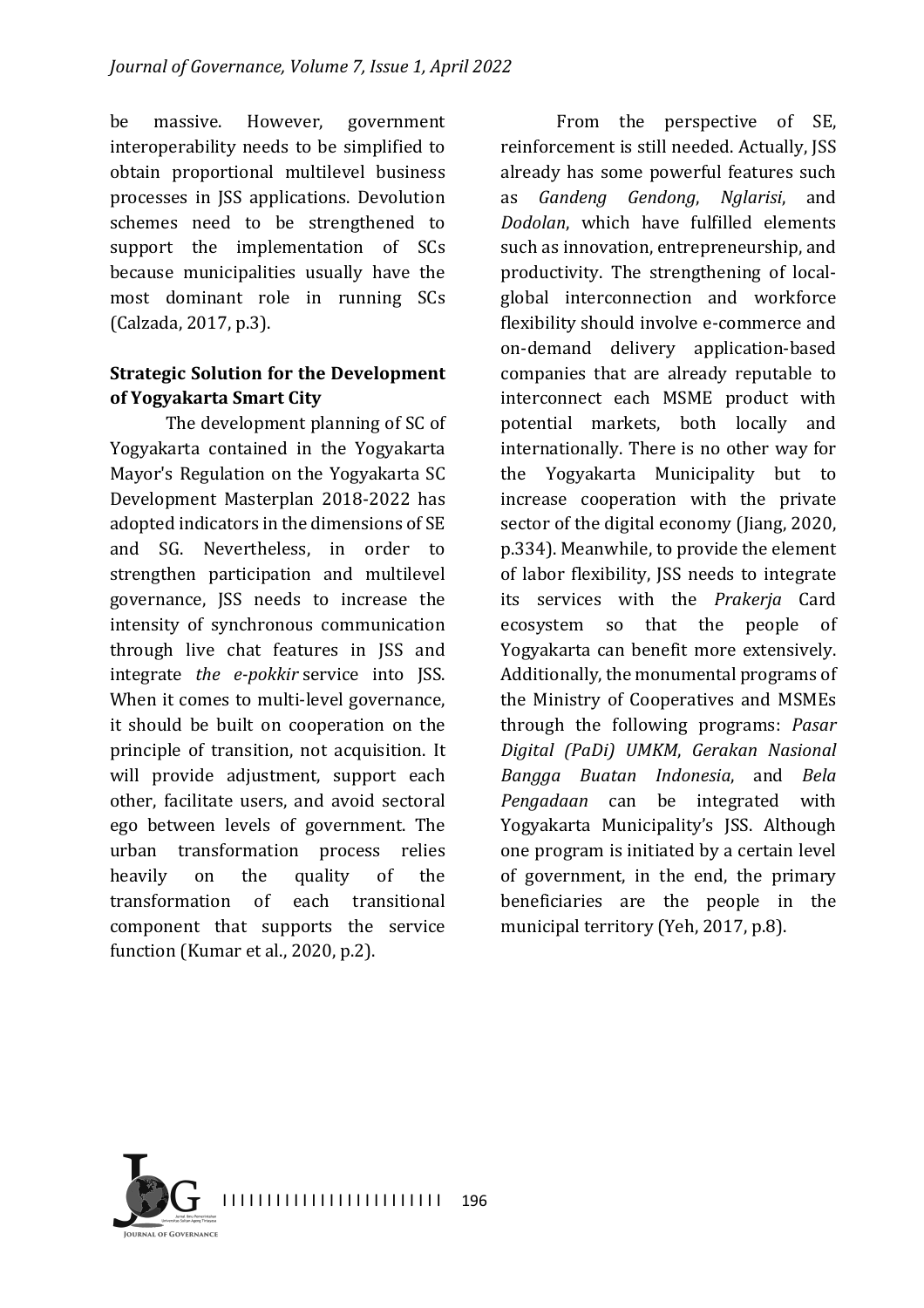| <b>Smart Governance</b>                   |                                                           |                                                 |  |  |  |  |  |
|-------------------------------------------|-----------------------------------------------------------|-------------------------------------------------|--|--|--|--|--|
| <b>Participation</b>                      |                                                           |                                                 |  |  |  |  |  |
| <b>Current State</b>                      | Gaps                                                      | <b>Strategy</b>                                 |  |  |  |  |  |
| <b>Public Participation</b>               | No E-Pokkir, No                                           | Integrate E-Pokkir to JSS; Enable real-time     |  |  |  |  |  |
| through JSS                               | Synchronous Chat                                          | chat in JSS                                     |  |  |  |  |  |
| <b>Transparency</b>                       |                                                           |                                                 |  |  |  |  |  |
| <b>Current State</b>                      | Gaps                                                      | <b>Strategy</b>                                 |  |  |  |  |  |
| JSS and other E-Gov                       | none                                                      | Maintain, Improve, and Optimize                 |  |  |  |  |  |
| Initiatives                               |                                                           |                                                 |  |  |  |  |  |
| <b>Public and Social Services</b>         |                                                           |                                                 |  |  |  |  |  |
| <b>Current State</b>                      | Gaps                                                      | <b>Strategy</b>                                 |  |  |  |  |  |
| 8 New Municipal                           | none                                                      | Maintain, Improve, and Optimize                 |  |  |  |  |  |
| Services                                  |                                                           |                                                 |  |  |  |  |  |
| <b>Multi-level Governance</b>             |                                                           |                                                 |  |  |  |  |  |
| <b>Current State</b>                      | Gaps                                                      | <b>Strategy</b>                                 |  |  |  |  |  |
| <b>Acquisitional Central</b>              | Lower Yogyakarta                                          | Push for more transitional consent rather than  |  |  |  |  |  |
| Govt Platforms (i.e                       | Municipality innovation,                                  | acquisitional. (bottom-up approach of digital   |  |  |  |  |  |
| SIPD, LAPOR)                              | <b>Stagnate Local</b>                                     | twin strategy)                                  |  |  |  |  |  |
|                                           | <b>Bureaucratic Reform</b>                                |                                                 |  |  |  |  |  |
| Provide Multiple                          | Disorganized                                              | Prepare for more organized central govt         |  |  |  |  |  |
| <b>Central Govt</b>                       |                                                           | services to be prioritized in the JSS;          |  |  |  |  |  |
| Services within the                       |                                                           | Provide links in JSS for other relevant central |  |  |  |  |  |
| <b>JSS</b>                                |                                                           | govt services                                   |  |  |  |  |  |
| <b>Smart Economy</b>                      |                                                           |                                                 |  |  |  |  |  |
| <b>Innovation</b>                         |                                                           |                                                 |  |  |  |  |  |
| <b>Current State</b>                      | Gaps                                                      | <b>Strategy</b>                                 |  |  |  |  |  |
| 4 New Municipal                           | none                                                      | Maintain, Improve, and Optimize                 |  |  |  |  |  |
| Services                                  |                                                           |                                                 |  |  |  |  |  |
|                                           |                                                           |                                                 |  |  |  |  |  |
| Entrepreneurship<br><b>Current State</b>  |                                                           |                                                 |  |  |  |  |  |
|                                           | Gaps<br>Not connected to Central                          | <b>Strategy</b>                                 |  |  |  |  |  |
| <b>Home Business</b>                      |                                                           | Integrate to Prakerja System                    |  |  |  |  |  |
| Camp<br><b>JSS ID for Micro</b>           | Govt platform, i.e. Prakerja                              |                                                 |  |  |  |  |  |
|                                           | Few Coverage, Only limited<br>to sellers from Beringharjo | Integrate every MSMEs business actors into      |  |  |  |  |  |
| <b>Business</b>                           |                                                           | JSS Digital IDs and other related digital       |  |  |  |  |  |
|                                           | Market.                                                   | economic platforms                              |  |  |  |  |  |
| <b>Local &amp; Global Interconnection</b> |                                                           |                                                 |  |  |  |  |  |
| <b>Current State</b>                      | Gaps                                                      | <b>Strategy</b>                                 |  |  |  |  |  |
| Gandeng - gendong                         | Not applying powerful                                     | Collaboration with digital companies that       |  |  |  |  |  |
|                                           | features such as direct                                   | provide direct digital payment and on-demand    |  |  |  |  |  |
|                                           | digital payment and on-                                   | delivery                                        |  |  |  |  |  |
|                                           | demand delivery                                           |                                                 |  |  |  |  |  |
| Nglarisi                                  | Not connected to State                                    | Integrate to Smart Business by Telkom and       |  |  |  |  |  |
|                                           | Owned Enterprise and                                      | PaDi UMKM, Gerakan Nasional Bangga Belanja      |  |  |  |  |  |
|                                           | Central Govt similar                                      | Buatan Indonesia, and Bela Pengadaan by         |  |  |  |  |  |
|                                           | platform                                                  | Ministry of Cooperatives and SMEs               |  |  |  |  |  |
| <b>Flexible Labour Markets</b>            |                                                           |                                                 |  |  |  |  |  |
| <b>Current State</b>                      | Gaps                                                      | <b>Strategy</b>                                 |  |  |  |  |  |
| Online Job Exchange                       | Not connected to Central                                  | Integrate to Prakerja System                    |  |  |  |  |  |
|                                           | Govt platform, i.e. Prakerja                              |                                                 |  |  |  |  |  |

## **Table 2 A Gap Analysis of Yogyakarta SC Project**

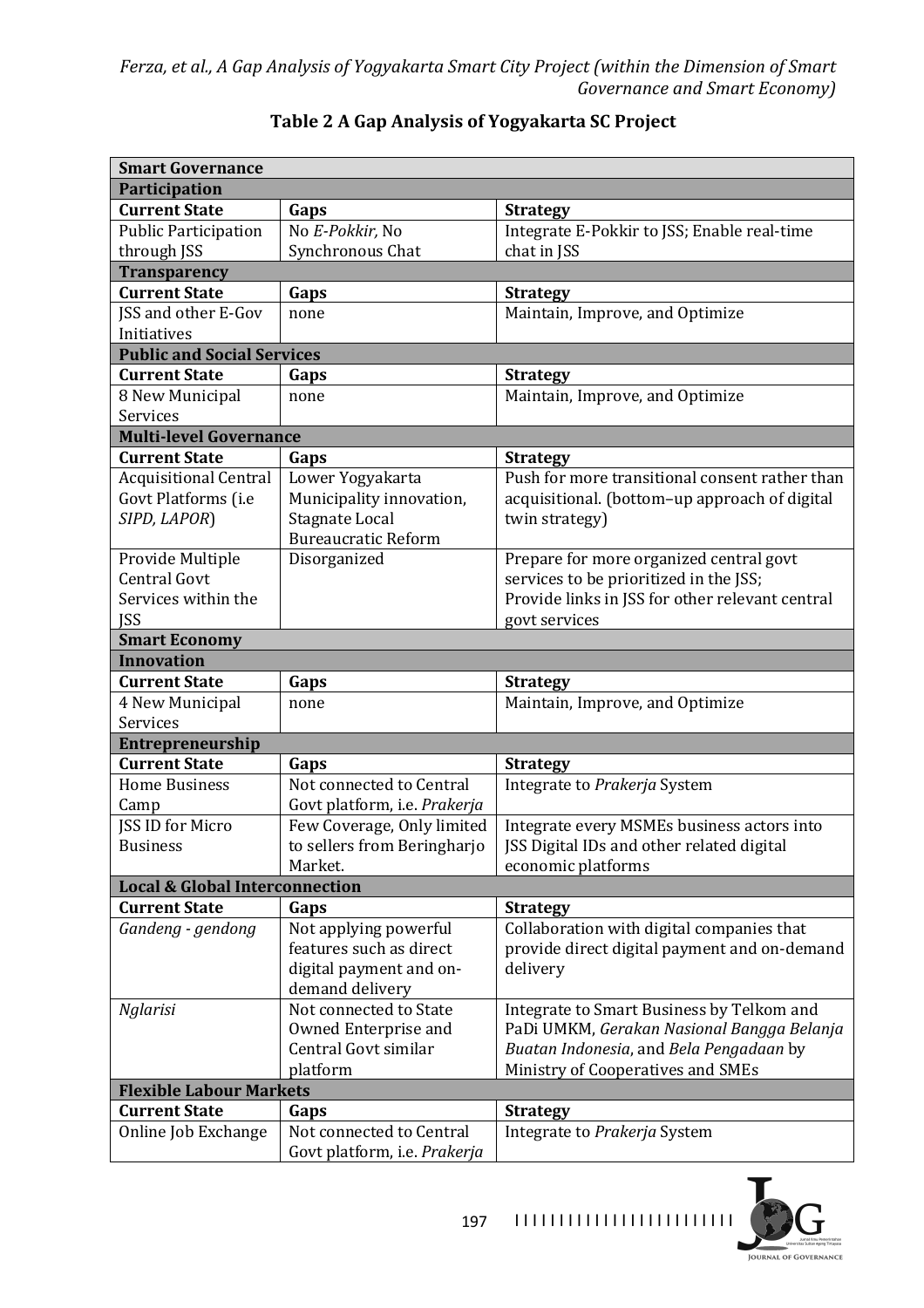#### **Conclusion**

The SC Project of Yogyakarta Municipality has reflected gaps in its conformity in adopting SE and SG dimensions, despite its reputation as one of the most well-prepared SC projects in Indonesia. This fact is unfortunate since the comprehensive version of the SC project would be a game changer for a more pandemic-resilient Yogyakarta development. In order to eclipse this SC conformity, The entirety of the SE and SG indicators of the Yogyakarta Municipality needs to be fulfilled by applying several indicators that are integral to Cohen's SC wheel. As a means of strengthening the MSME economy, the fulfillment of SE indicators needs to be fully integrated with the Ministry of Cooperatives and MSME programs through a series of monumental programs and the Ministry of Manpower programs through Prakerja cards. Business process collaboration with digital economy companies whose business cores are related to conformity so that their SE can be more adaptive to the principles of interconnectivity and flexibility of the workforce.

While the fulfillment of SG indicators needs to pay attention to the integration with the Central Government without sacrificing the functions of the Municipality application that has developed and ensures the Municipal Legislator as a manifestation of political representative institutions in the region has a room in the JSS application as well. This is necessary to increase the intensity of multilevel governance principles and participation.

In the New Normal era, indicators such as interconnectivity (through a partnership with the private sector of digital companies), labor flexibility (by integrating with the related national agenda), the synergy between levels (via the embodiment of digital twin strategy and comprehensive intergovernmental SC platform), and political involvement (that promotes the participation of municipal legislators or local politicians) are needed to restore the regional economy.

### **Acknowledgments**

The authors are very grateful with the sponsorship contribution of The Research and Development Agency and the strong supervision of Amsal as the Senior Researchers at the National Research and Innovation Agency.

### **References**

- Alawadhi, S., Aldama-Nalda, A., Chourabi, H., Gil-Garcia, J. R., Leung, S., Mellouli, S., ... Walker, S. (2012). Building understanding of smart city initiatives. *Lecture Notes in Computer Science (Including Subseries Lecture Notes in Artificial Intelligence and*  Lecture Notes in Bioinformatics), 7443 *LNCS*, 40–53. https://doi.org/10.1007/978-3-642- 33489-4\_4
- Albino, V., Berardi, U., & Dangelico, R. M. (2015). Smart cities: Definitions, dimensions, performance, and initiatives. *Journal of Urban Technology*, *22*(1), 3–21. https://doi.org/10.1080/10630732. 2014.942092
- Anggraini, A. T., & Iqbal, M.  $(2020)$ . The Uttilization of Iogia Smart Service Application: an E-Readiness

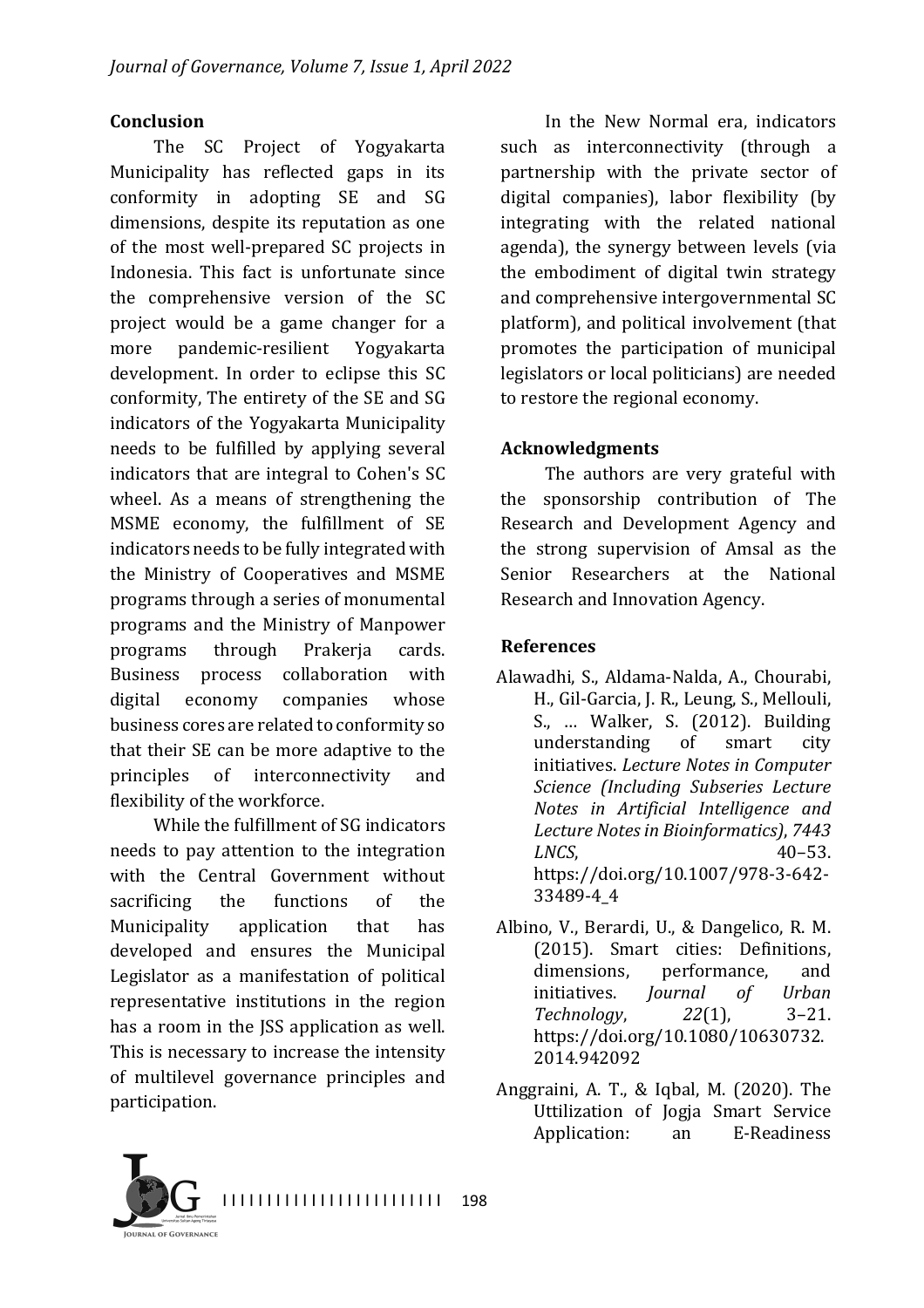*Ferza, et al., A Gap Analysis of Yogyakarta Smart City Project (within the Dimension of Smart Governance and Smart Economy)*

Approach. *Journal of Governance and Public Policy*, *7*(2), 150–159. https://doi.org/10.18196/jgpp.7213  $\Omega$ 

- Anthopoulos, L. G. (2017). The rise of the *smart city*. *Public Administration and Information Technology* (Vol. 22). https://doi.org/10.1007/978-3-319- 57015-0\_2
- Asmorowati, S., Schubert, V., & Ningrum, A. P. (2021). Policy capacity, local autonomy, and human agency: tensions in the intergovernmental coordination in Indonesia's social welfare response amid the COVID-19 pandemic. *Journal of Asian Public Policy*,  $00(00)$ , 1–15. https://doi.org/10.1080/17516234. 2020.1869142
- Astrid, R. R. K., Pribadi, U., & Iqbal, M. (2020). Factors that Influence E-Government Utilizing Towards E-Report Application ( Case Study: Comparasion between Lapor Sleman and Jogja Smart Service (JSS) In 2018 ). *KKU International Journal of Humanities and Social Sciences, 10*(1), 1–25.
- Barletta, V. S., Caivano, D., Dimauro, G., Nannavecchia, A., & Scalera, M. (2020). Managing a smart city integrated model through smart program management. *Applied Sciences (Switzerland)*, *10*(2), 1–23. https://doi.org/10.3390/app100207 14
- Calzada, I. (2017). The techno-politics of data and smart devolution in cityregions: Comparing glasgow, bristol, barcelona, and bilbao. *Systems*, 5(1). https://doi.org/10.3390/systems50 10018
- Cohen, B., Almirall, E., & Chesbrough, H.  $(2016)$ . The city as a lab: Open innovation meets the collaborative

economy. *California Management Review*, *59*(1), 5–13. https://doi.org/10.1177/00081256 16683951

- Creswell, J. (2014). *Research Design: Qualitative, Quantitative, and Mixed Methods Approaches. 4th Edition*. *The New Zealand dental journal* (Vol. 86). SAGE. https://doi.org/10.4135/97818492 08956
- Damuri, Yose Rizal; Aswicahyono, Haryo; Hirawan, Fajar; Setiati, Ira; Simanjuntak, I. (2020). *Langkah Pemberdayaan UMKM dalam Menghadapi Covid-19*. https://doi.org/10.1007/978-1-349- 67278-3\_126
- Dawes, S. S. (2009). Governance in the digital age: A research and action framework for an uncertain future. *Government Information Quarterly*, 26(2), 257–264. https://doi.org/10.1016/j.giq.2008.1 2.003
- Fauzi, E. A., & Setiawan, A. (2020). Accountability Jogya Smart Service Application in Public Sector Services in Yogyakarta 2019. *SSRN Electronic Journal.* (August), 28–30. https://doi.org/10.2139/ssrn.35289 51
- Fauziyah, Cika; Priyambodo, Tri Kuntoro; Giyarsih, S. R. (2019). Kontribusi PT. TELKOM dalam Pengembangan UMKM Perkotaan di Kota Yogyakarta. *Majalah Geografi Indonesia*, *33*(2), 14–21.
- Fernandez-Anez, V., Fernández-Güell, J. M., & Giffinger, R. (2018). Smart City implementation and discourses: An integrated conceptual model. The case of Vienna. *Cities*, *78*(December),  $4 - 16.$

https://doi.org/10.1016/j.cities.201

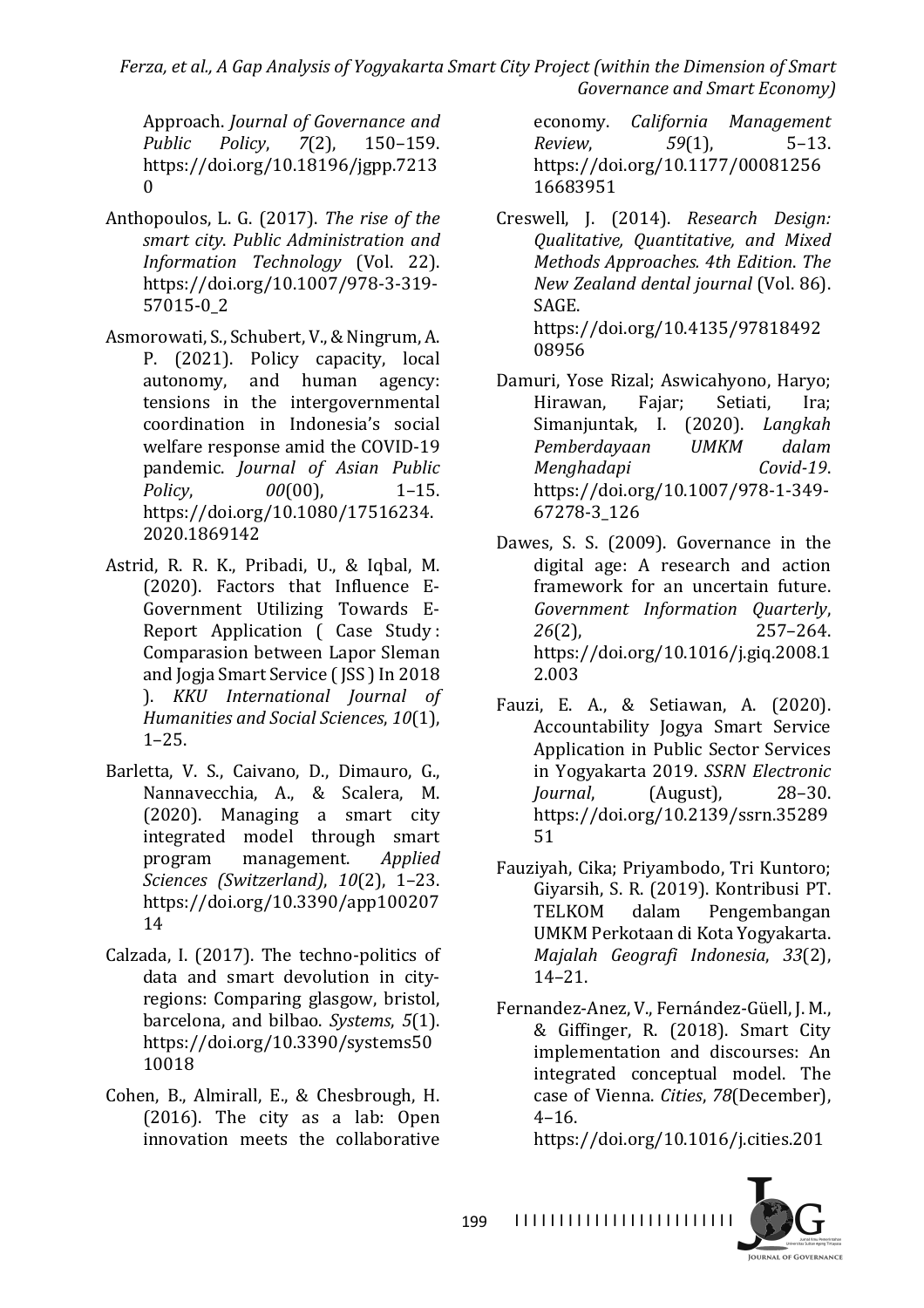7.12.004

- Gao, Z., Wang, S., & Gu, J. (2020). Public participation in smart-city governance: A qualitative content analysis of public comments in urban China. *Sustainability (Switzerland)*, *12*(20), 1–20. https://doi.org/10.3390/su1220860 5
- Gumilar, M. G. (2019). Inovasi Pemerintah Daerah Jogja Smart Service Dalam Menciptakan Smart and Liveable City Di Kota Yogyakarta. *Jurnal Gama Societa*, *3*(1), 19–27.
- Jiang, X.  $(2020)$ . Digital economy in the post-pandemic era. *Journal of Chinese Economic and Business Studies, 18*(4), 333–339. https://doi.org/10.1080/14765284. 2020.1855066
- Kumar, H., Singh, M. K., Gupta, M. P., & Madaan, J. (2020). Moving towards smart cities: Solutions that lead to the Smart City Transformation Framework. Technological *Forecasting and Social Change*, *153*(April), 1–16. https://doi.org/10.1016/j.techfore.2 018.04.024
- Kusnandar, V. B. (2021, October 25). Perekonomian Kulon Progo Paling Terdampak Covid-19 di DI Yogyakarta pada 2020. *Katadata.Co.Id*. Retrieved from https://databoks.katadata.co.id/data publish/2021/10/25/perekonomian -kulon-progo-paling-terdampakcovid-19-di-di-yogyakarta-pada-2020
- Lombardi, P., Giordano, S., Farouh, H., & Yousef, W. (2012). Modelling the smart city performance. *Innovation:* **The European Journal of Social Science** *Research*, *25*(2), 137–149.

https://doi.org/10.1080/13511610. 2012.660325

- Loo, B. P. Y., & Tang, W. S. M. (2019). "Mapping" Smart Cities. *Journal of Urban Technology*, *26*(2), 129–146. https://doi.org/10.1080/10630732. 2019.1576467
- Monzón, A., López-Lambas, M. E., Velázquez, G., & Fernández, V. (2015). ASCIMER - Assessment Methodology for Smart City Projects: Application to the Mediterranean Region. *European Investment Bank Institute*, 81.
- Novika, S. (2021). Baru 13% UMKM RI Pakai Teknologi Digital, Bagaimana Solusinya? *Detik.Com*. Retrieved from https://finance.detik.com/beritaekonomi-bisnis/d-5359469/baru-13-umkm-ri-pakai-teknologi-digitalbagaimana-solusinya
- Novriando, A. (2020). Efektivitas "Jogja Smart Service" Terhadap Pelayanan Publik di Kota Yogyakarta. *Jurnal Ilmu Pemerintahan*, *13*(2), 68–75.
- Padilla, M., Hawxwell, T., & Wendt, W. (2016). reviewed paper City Lab Lisbon - Development of a Smart Roadmap for the City of the Future Marielisa Padilla, Tom Hawxwell, Willi Wendt, 2(June), 151-159.
- Peek, G., & Troxler, P. (2014). City in Transition: Urban Open Innovation Environments as a Radical Innovation. *Real Corp 2014*, *8*(May), 151–160.
- Petrova-Antonova, D., & Ilieva, S. (2019). Methodological framework for digital transition and performance assessment of smart cities. 2019 4th *International Conference on Smart and Sustainable Technologies, SpliTech 2019*. https://doi.org/10.23919/SpliTech. 2019.8783170